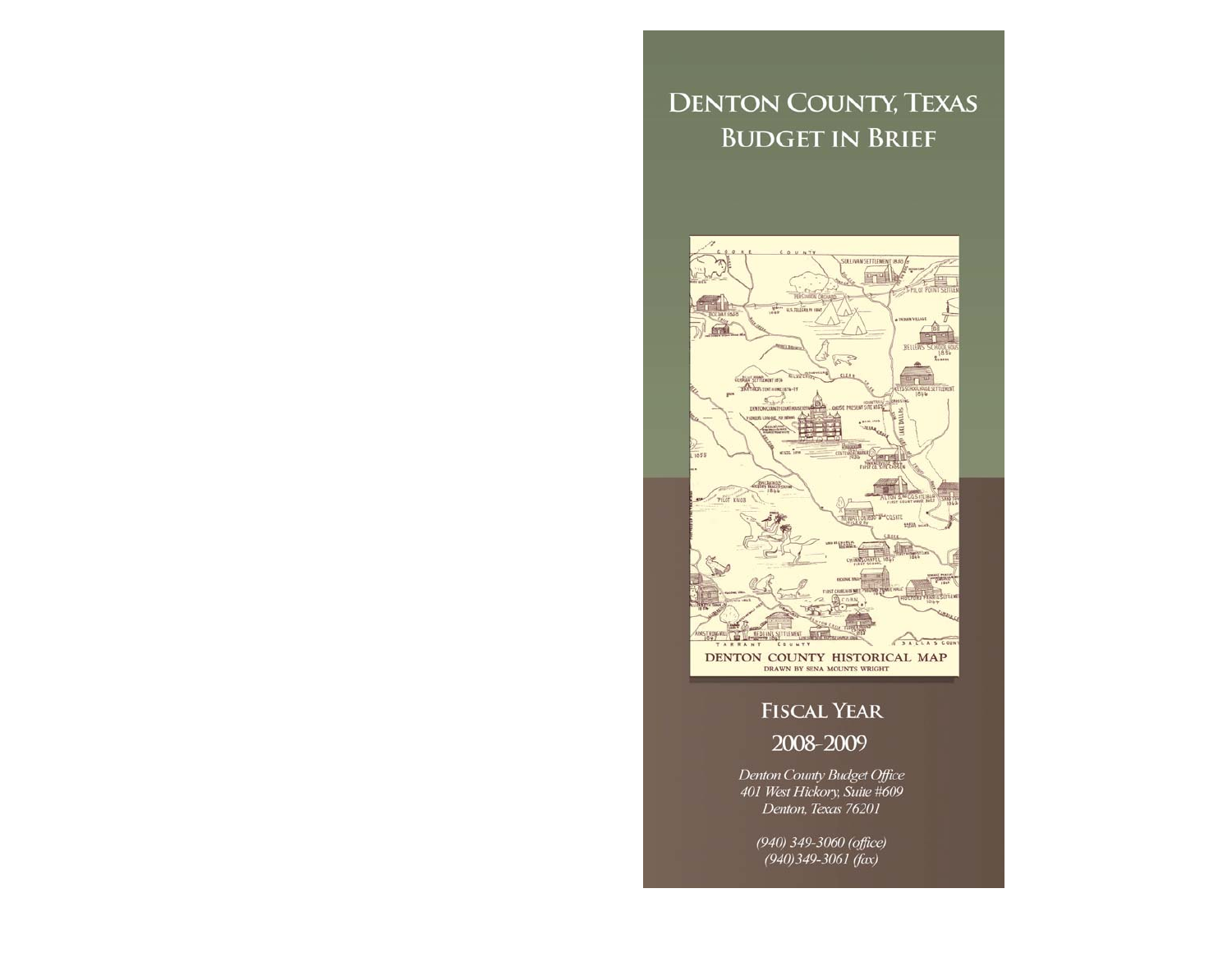### **DENTON COUNTY ORGANIZATION**



### **Commissioners Court**

| Official              | Name                   | Telephone    |
|-----------------------|------------------------|--------------|
| County Judge          | Mary Horn              | 940.349.2820 |
| Commissioner, Pct. #1 | Cynthia White          | 940.349.2810 |
| Commissioner, Pct. #2 | Ron Marchant           | 972.434.7140 |
| Commissioner, Pct. #3 | <b>Bobbie Mitchell</b> | 972.434.4780 |
| Commissioner, Pct. #4 | Andy Eads              | 940.349.2801 |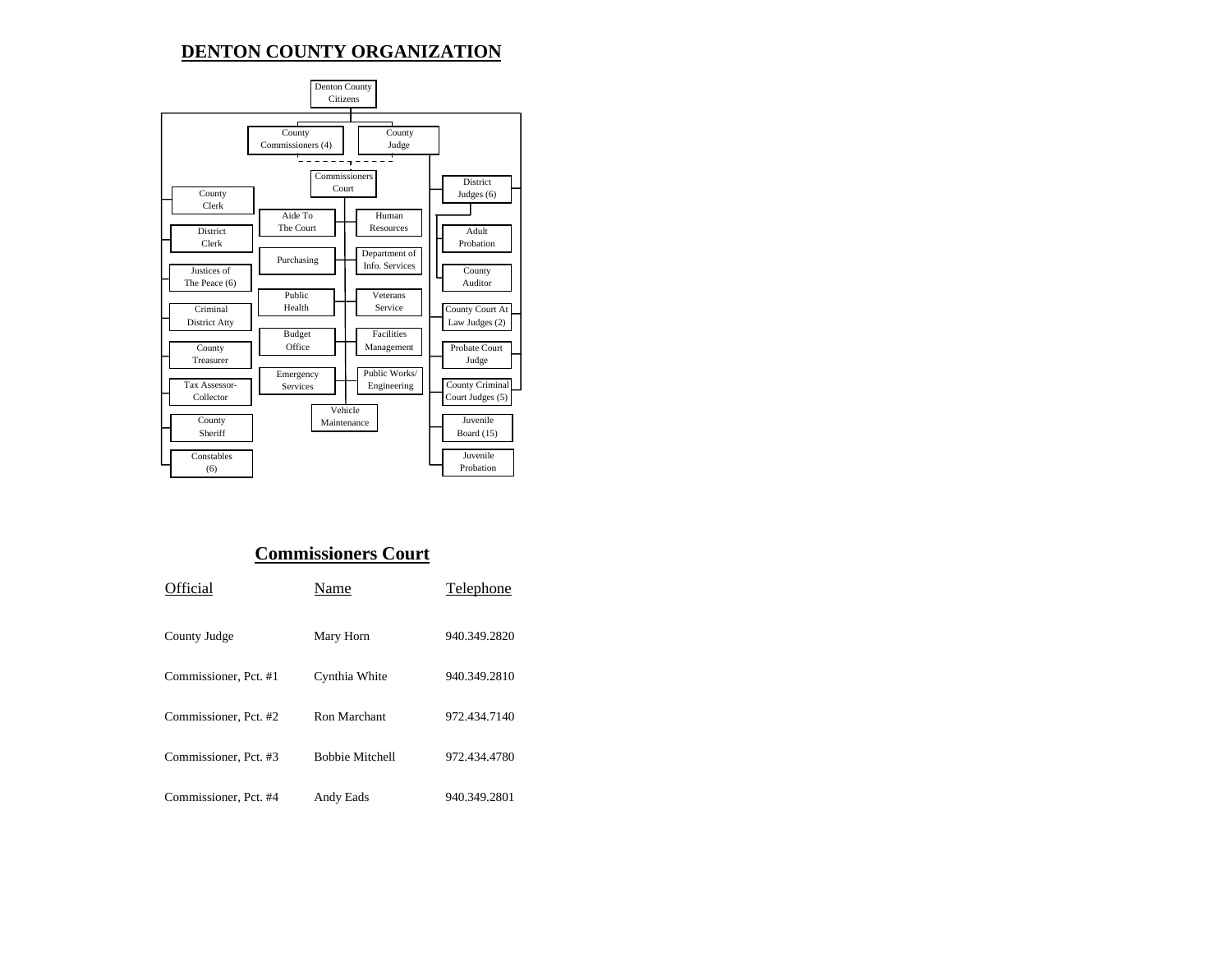#### **FY 2008-2009 ORGANIZATIONAL GOALS**

#### *• OUR MISSION •*

Denton County will be recognized as the leader in local government through its excellent service to citizens and qualit y workforce. We will carry out our duties by respecting citizens, maintaining fiscal responsibility, demonstrating accountability, and fairly and equitably allocating resources.

#### *• OUR PURPOSE •*

Ultimately, it is Commissioners Court who through the budget and planning process, must balance limited fiscal resources wit h needs identified by the citizens, requirements of other electe d officials and departments, state and federal mandates, and their own values.

#### *• OUR GOALS •*

The following primary goals of the county which were establishe d by the Commissioners Court form an outline for count y departments to follow. Achievement of these goals is essential for Denton County to remain an effective instrument in public life in the coming decades.

- *•* Remaining fiscally responsible and conservative
- Pro-actively planning for change and growth
- Maintaining the highest level of safety and security for our citizens
- Aggressively pursue maintaining the lowest possible tax rate
- Preserving and upgrading the public infrastructure
- Developing economic and industrial growth
- Maintaining a stable, high quality workforce
- Providing support for mobility and transportation needs in the county
- Providing an effective and efficient judicial/legal system to serve the citizens
- Retaining and expanding partnerships to improve the health of citizens
- Fulfilling legislative obligations
- Developing long-range strategic plans
- *•* Preserving an adequate fund balance
- *•* Enhancing e-government solutions and technologies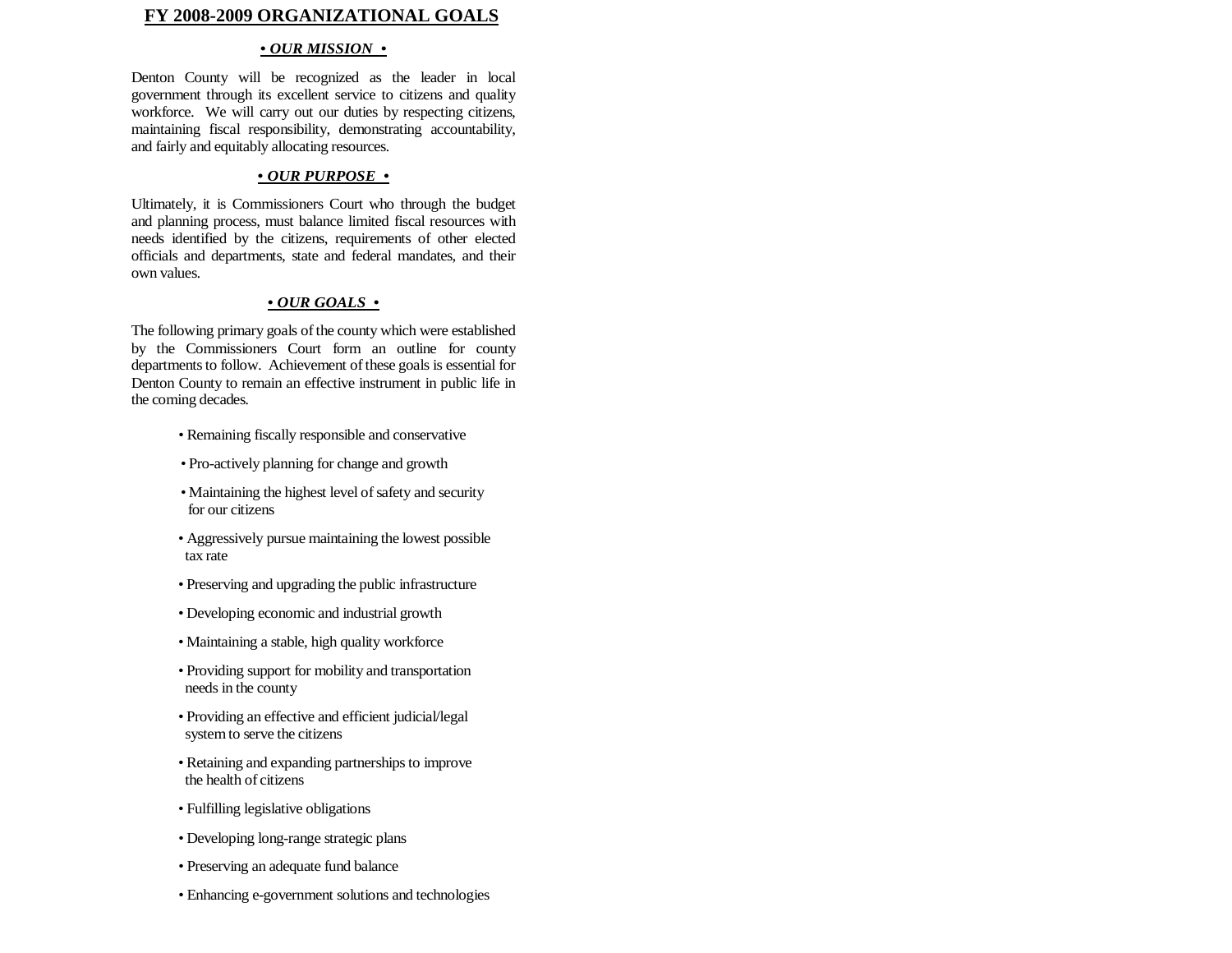### **DENTON COUNTY DEMOGRAPHICS**

| Officials Elected by Vote of the People     | 37    |
|---------------------------------------------|-------|
| County Employees (includes grant positions) | 1.458 |
| Organized School Districts in the County    | 17    |
| Incorporated Municipalities in the County   | 40    |
| Area in Square Miles                        | 911   |

| <b>Denton County Population Growth</b> |             |          |  |  |
|----------------------------------------|-------------|----------|--|--|
| Year                                   | Population* | % Change |  |  |
| 1960                                   | 47.432      |          |  |  |
| 1970                                   | 75,633      | 59.46%   |  |  |
| 1980                                   | 143,126     | 89.24%   |  |  |
| 1990                                   | 273.525     | 91.11%   |  |  |
| 2000                                   | 432.976     | 58.29%   |  |  |
| 2008                                   | 614.650     | 41.96%   |  |  |

\* Sources: 1960-2000, U. S. Census Bureau; 2000, NCTCOG Population Estimate, 01-01-08.

| <b>Leading Employers in Denton County*</b> |             |
|--------------------------------------------|-------------|
| Employer                                   | # Employees |
| University of North Texas                  | 7,762       |
| Lewisville Ind. School Dist.               | 5.896       |
| Denton Independent School Dist.            | 2,948       |
| American Airlines Alliance                 | 2,105       |
| Frito-Lay Inc                              | 2,050       |
| <b>Texas Womans University</b>             | 1,586       |
| Denton State School                        | 1,500       |
| Denton County                              | 1,458       |
| <b>Peterbilt Motors</b>                    | 1,404       |
| Centex Home Equity Phase I & II            | 1,400       |
| City of Denton                             | 1,300       |
| <b>EMC Mortgage Corp</b>                   | 1,000       |
| Wal-Mart                                   | 900         |
| Medical Center of Lewisville               | 810         |
| Denton Regional Medical Center             | 800         |
| Thermadyne Holding Corp                    | 751         |
| Presbyterian Hospital of Denton            | 750         |
| American Building Control, Inc.            | 710         |
| <b>Trinity Medical Center</b>              | 700         |
| Household Automotive Finance               | 680         |

\* Sources: North Texas Council of Governments (NCTCOG), various cities and chambers of commerce.

| <b>Comparative Unemployment Rates *</b> |                |                      |  |  |
|-----------------------------------------|----------------|----------------------|--|--|
| Denton County                           | State of Texas | <b>United States</b> |  |  |
| 4.21%                                   | 4.60%          | 5.51%                |  |  |

 $^\ast$  Not seasonally adjusted; annual/YTD averages; sources: Bureau of Labor Statistics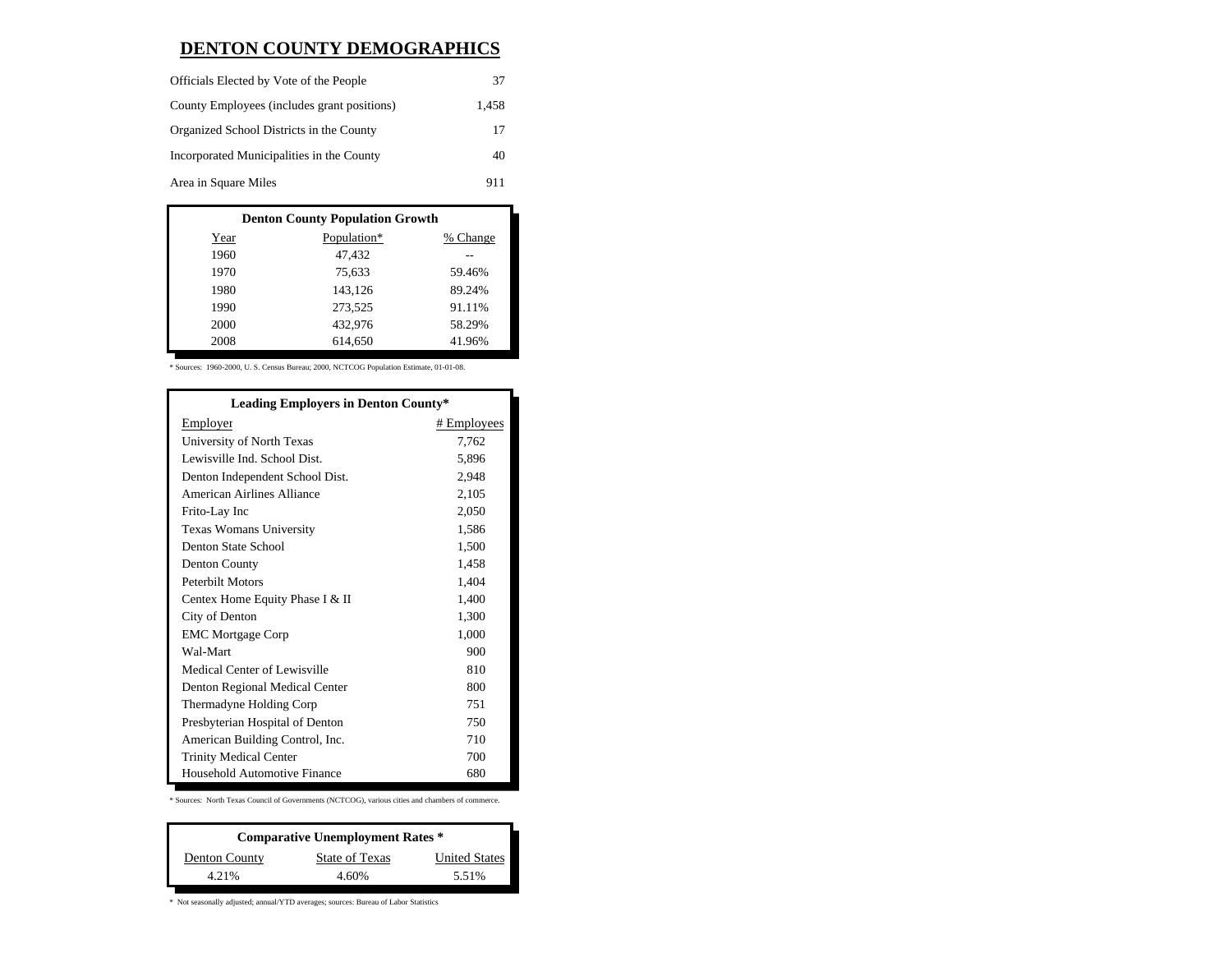### **EMPLOYEE HISTORY**



### **EMPLOYEE SUMMARY BY FUNCTION**

#### **Total Number of Employees: 1,458**



| <b>Total Number of Employees by Function</b> |       |                      |       |  |
|----------------------------------------------|-------|----------------------|-------|--|
| General Admin.                               | 167.0 | <b>Public Safety</b> | 788.5 |  |
| Judicial                                     | 133.5 | Conservation         | 9.0   |  |
| Legal                                        | 113.0 | Road & Bridge        | 81.0  |  |
| Financial                                    | 87.5  | Public Health        | 46.5  |  |
| <b>Public Facilities</b>                     | 32.0  |                      |       |  |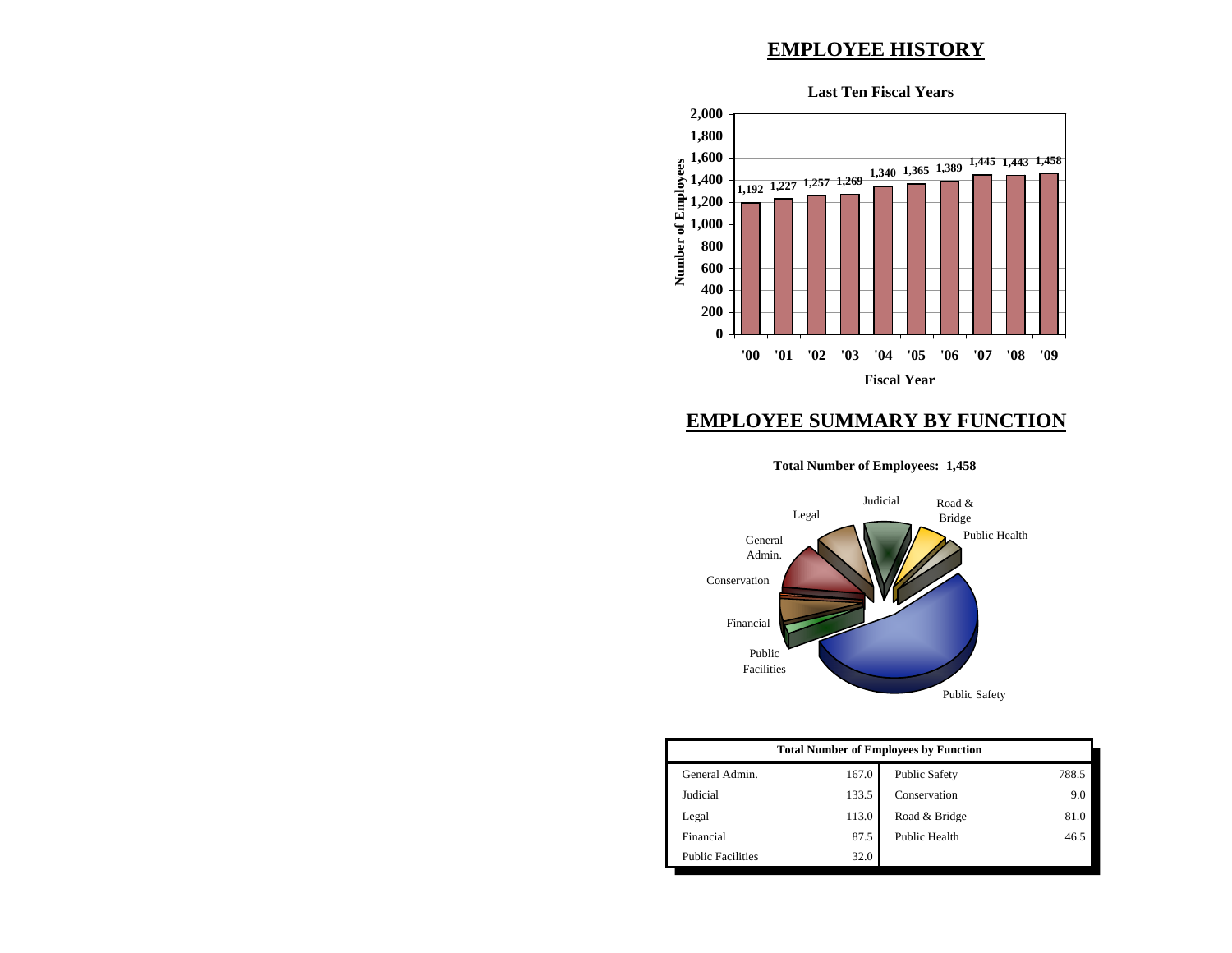### **PROPERTY TAX ANALYSIS**

**Property Tax Analysis For the Average \$211,710 Home in Tax Year 2008**



County taxes for FY 2007-2008 on <sup>a</sup> \$192,291 home, which was the county average, were \$453.60 based on the adopted tax rate of .23589¢ per \$100 valuation.

Evaluations by the Denton Central Appraisal District on existing property increased by an average of 10.1% for FY 2008. A home valued at \$192,291 would have, on an average, a current value of \$211,710.

County taxes for FY 2008-2009 on the same house would be \$499.15 based on the property tax rate of .23577¢ per \$100 valuation.

If the valuation on your home was \$192,291 in FY 2007-2008 and remained the same in 2008-2009, county taxes on your home would be \$453.36, which is <sup>a</sup> decrease of \$0.24 per year. If your appraisal increased by approximately 10.1%, taxes will increase by \$45.55 per year or \$3.80 per month in 2008-2009.

Changes in an individual taxpayer's county taxes are dependent on the specific change in property evaluation. The above figures are presented for comparison purposes.



#### **Denton County Prop. Tax Rates\*-Last 10 Years**

\* This chart reflects the actual adopted tax rates based on the tax year.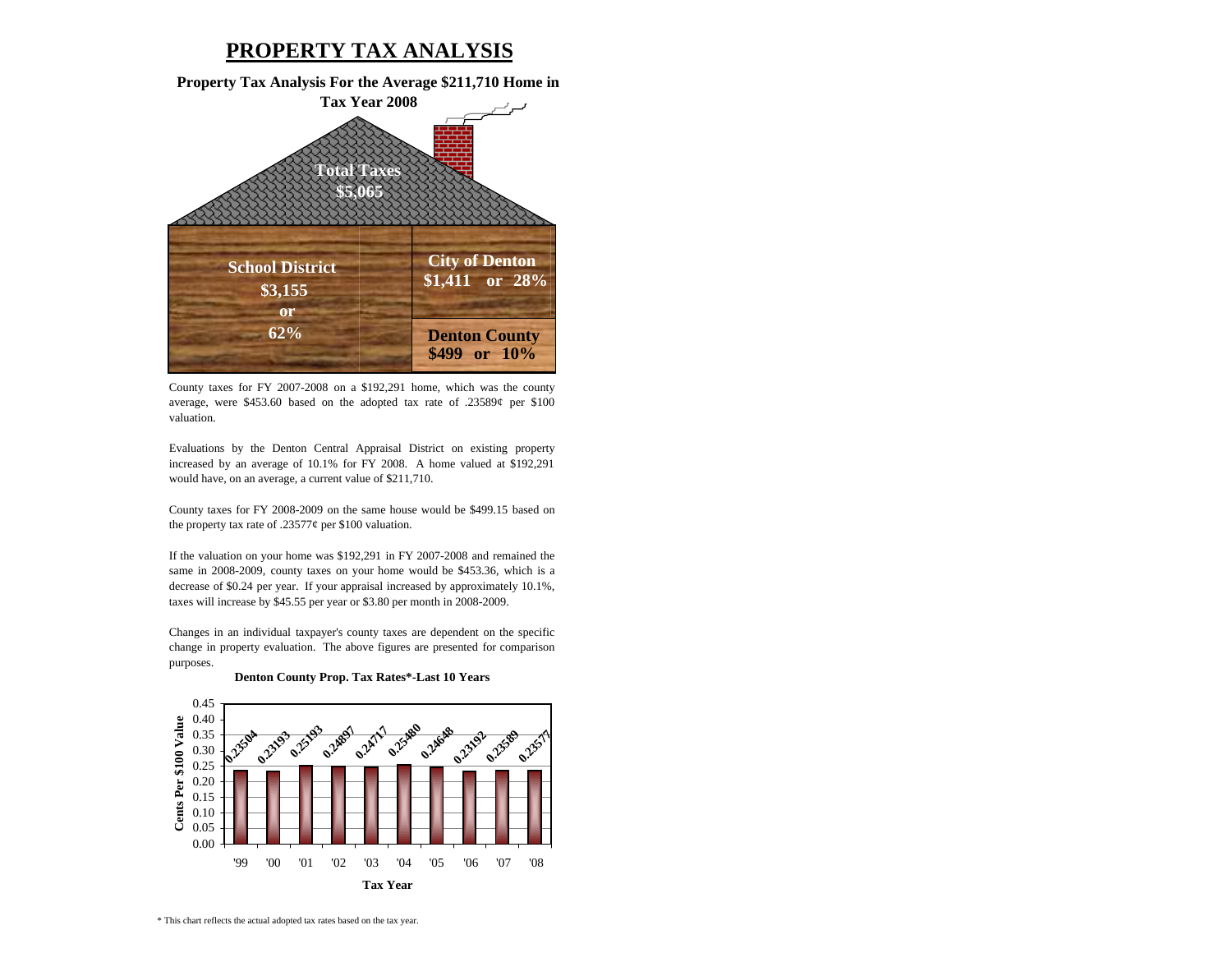### **REVENUES BY FUNCTION**

#### **FY 2009 Budget - Total Comparative Revenues**

|                         | FY 2006-07    | FY 2007-08    | FY 2008-09    |
|-------------------------|---------------|---------------|---------------|
| Function                | Actual        | Estimates     | <b>Budget</b> |
| <b>Ad Valorem Taxes</b> | \$102,817,040 | \$117,406,000 | \$122,390,123 |
| Fees of Office          | \$15,312,918  | \$15,206,500  | \$15,167,500  |
| Fines                   | \$4,248,548   | \$4,295,000   | \$4,325,000   |
| Intergovernmental       | \$14,271,637  | \$14,255,723  | \$10,465,572  |
| Auto Registration       | \$7,852,591   | \$8,400,000   | \$8,600,000   |
| Miscellaneous           | \$5,955,523   | \$4,891,366   | \$6,799,570   |
| <b>Interest</b>         | \$3,971,871   | \$2,872,200   | \$2,145,800   |
| Fund Balance*           | \$0           | \$0           | \$11,744,740  |
| <b>TOTALS</b>           | \$154,430,128 | \$167,326,789 | \$181,638,305 |





## **EXPENDITURES BY FUNCTION**

**FY 2009 Budget - Total Comparative Expenditures** 

|                      | FY 2006-07    | FY 2007-08    | FY 2008-09    |
|----------------------|---------------|---------------|---------------|
| Function             | Actual        | Estimates     | <b>Budget</b> |
| General Admin.       | \$19,043,720  | \$17,028,931  | \$21,924,350  |
| Judicial             | \$14,511,043  | \$15,759,608  | \$16,752,665  |
| Legal                | \$10,027,180  | \$10,292,130  | \$10,837,123  |
| Financial            | \$5,140,333   | \$5,423,826   | \$6,035,927   |
| Facilities           | \$6,568,295   | \$7,394,232   | \$8,311,764   |
| <b>Public Safety</b> | \$50,286,359  | \$53,612,928  | \$57,723,345  |
| Road and Bridge      | \$9,292,148   | \$10,970,751  | \$13,225,444  |
| Health and Welfare   | \$6,971,366   | \$6,765,299   | \$6,751,271   |
| Debt Service         | \$18,380,383  | \$25,867,916  | \$28,868,588  |
| Capital              | \$0           | \$983,060     | \$4,669,154   |
| Miscellaneous        | \$3,530,264   | \$6,140,979   | \$6,538,674   |
| <b>TOTALS</b>        | \$143,751,091 | \$160,239,660 | \$181,638,305 |